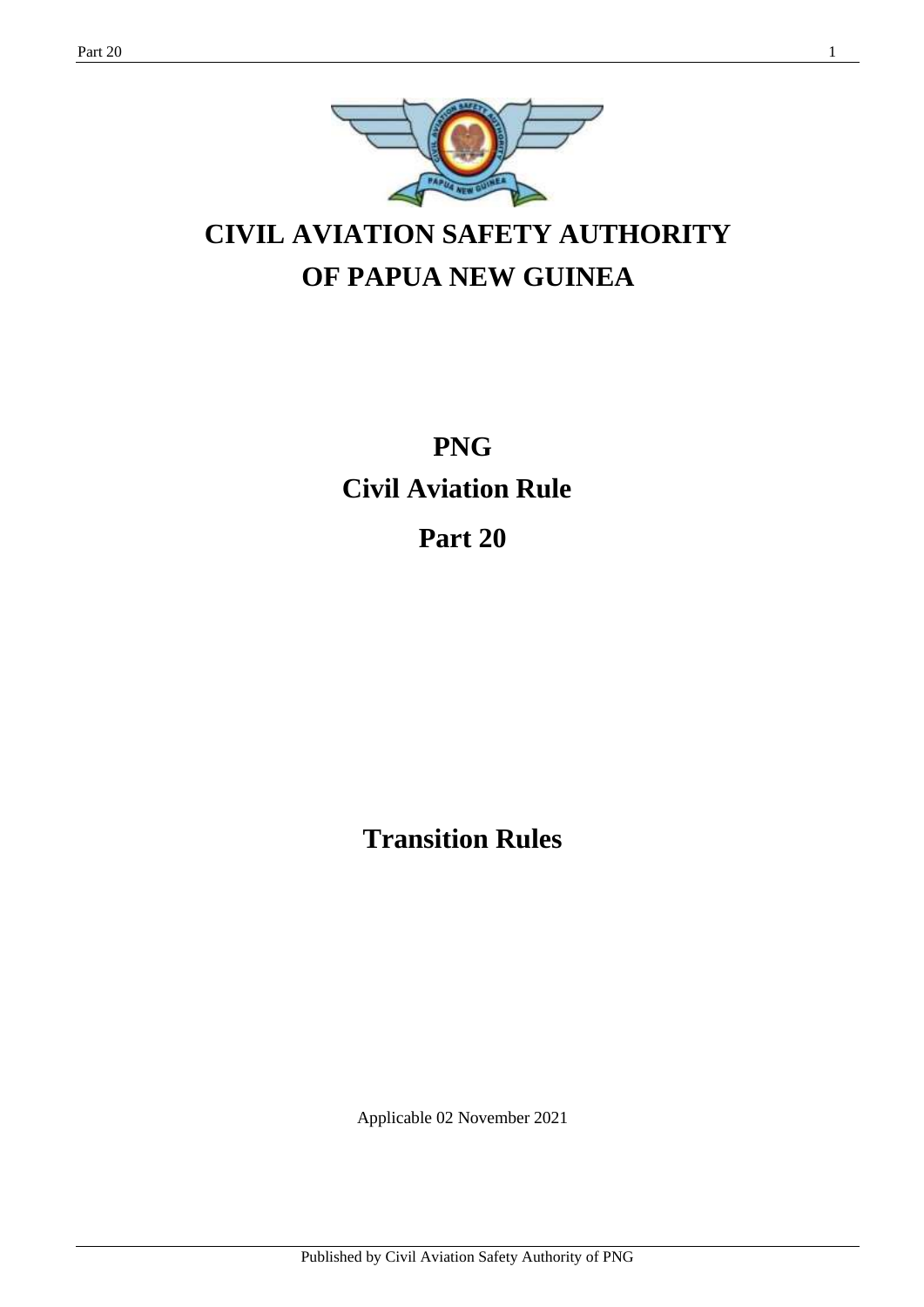# **DESCRIPTION**

This Part prescribes transition provisions for the introduction of new rules which require participants to change the manner in which they conduct an aviation activity.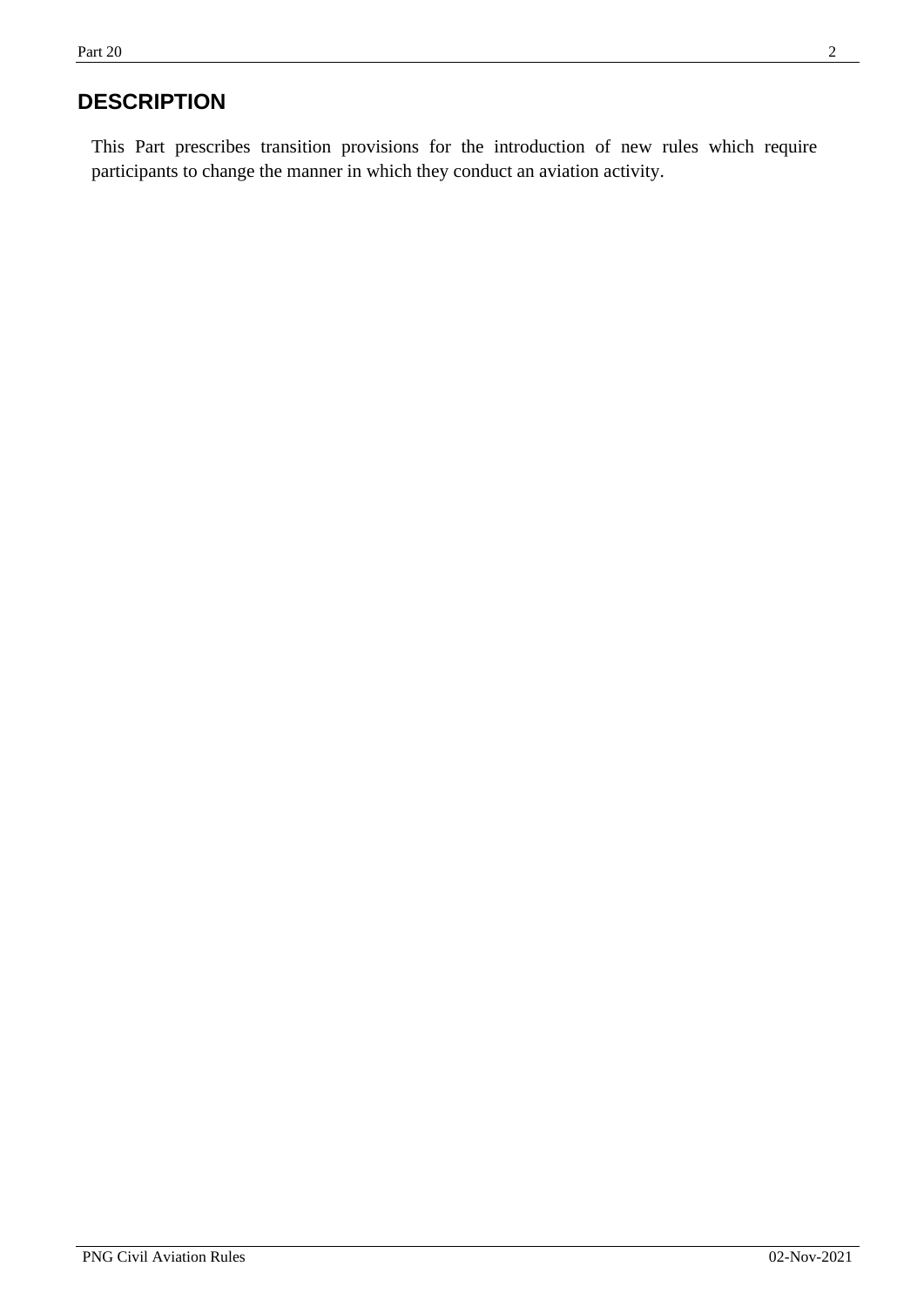## **BULLETIN**

This Part first came into force on 1 January 2004 and now incorporates the following amendments:

| <b>Amendment</b> | <b>Effective Date</b> |
|------------------|-----------------------|
| Amendment 1      | 01 January 2011       |
| Amendment 2      | 01 April 2015         |
| Amendment 3      | 01 May 2016           |
| Amendment 4      | 01 May 2017           |
| Amendment 5      | 01 February 2018      |
| Amendment 6      | 13 November 2018      |
| Amendment 7      | 04 December 2019      |
| Amendment 8      | 14 December 2020      |
| Amendment 9      | 02 November 2021      |
|                  |                       |

## *Summary of amendments:*

| <b>Amendment 9:</b><br>(Docket 21/09/CAR20/03) | Rule 20.5 'Applicability' amended - editorial changes for<br>clarity;<br>Rule 20.79 'Part 71' amended - ADS-B implementation<br>under Part 71 in Class A and C airspace due dates have<br>passed, transition provisions no longer applicable;<br>Rule 20.97 'Part 107' amended - editorial and structural<br>changes for clarity;<br>Rule 20.119 'Part 139' Reserved - implementation due date |
|------------------------------------------------|------------------------------------------------------------------------------------------------------------------------------------------------------------------------------------------------------------------------------------------------------------------------------------------------------------------------------------------------------------------------------------------------|
|                                                | has passed, transition provisions no longer apply;                                                                                                                                                                                                                                                                                                                                             |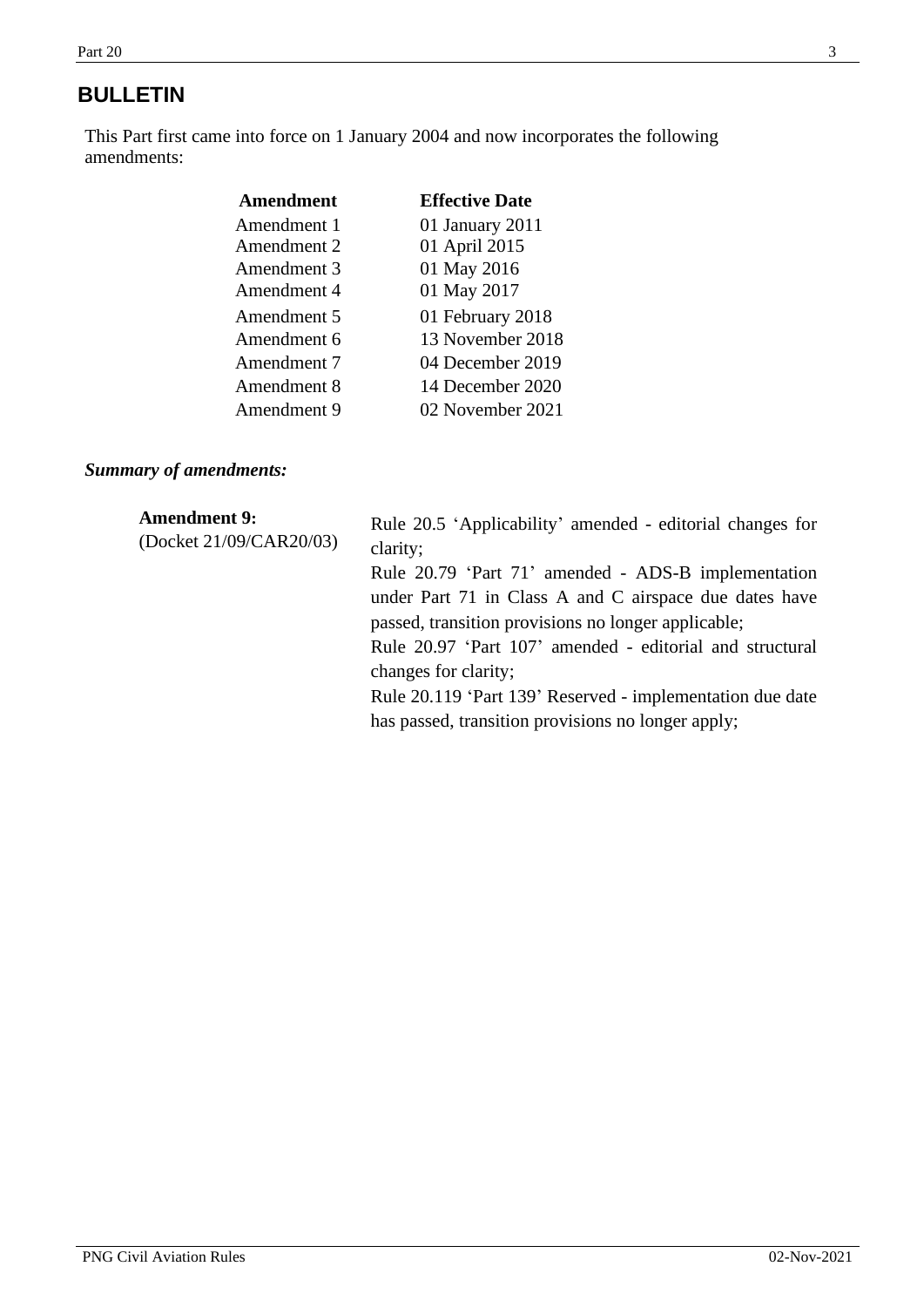# **Schedule of Rules**

| 20.1   |  |
|--------|--|
| 20.3   |  |
| 20.5   |  |
|        |  |
| 20.51  |  |
| 20.53  |  |
| 20.55  |  |
| 20.57  |  |
| 20.59  |  |
| 20.61  |  |
| 20.63  |  |
| 20.65  |  |
| 20.67  |  |
| 20.69  |  |
| 20.71  |  |
| 20.73  |  |
| 20.75  |  |
| 20.77  |  |
| 20.79  |  |
| 20.81  |  |
| 20.83  |  |
| 20.87  |  |
| 20.89  |  |
| 20.91  |  |
| 20.93  |  |
| 20.95  |  |
| 20.97  |  |
| 20.99  |  |
| 20.101 |  |
| 20.103 |  |
| 20.105 |  |
| 20.107 |  |
| 20.109 |  |
| 20.111 |  |
| 20.113 |  |
| 20.115 |  |
|        |  |

 $\overline{\phantom{a}}$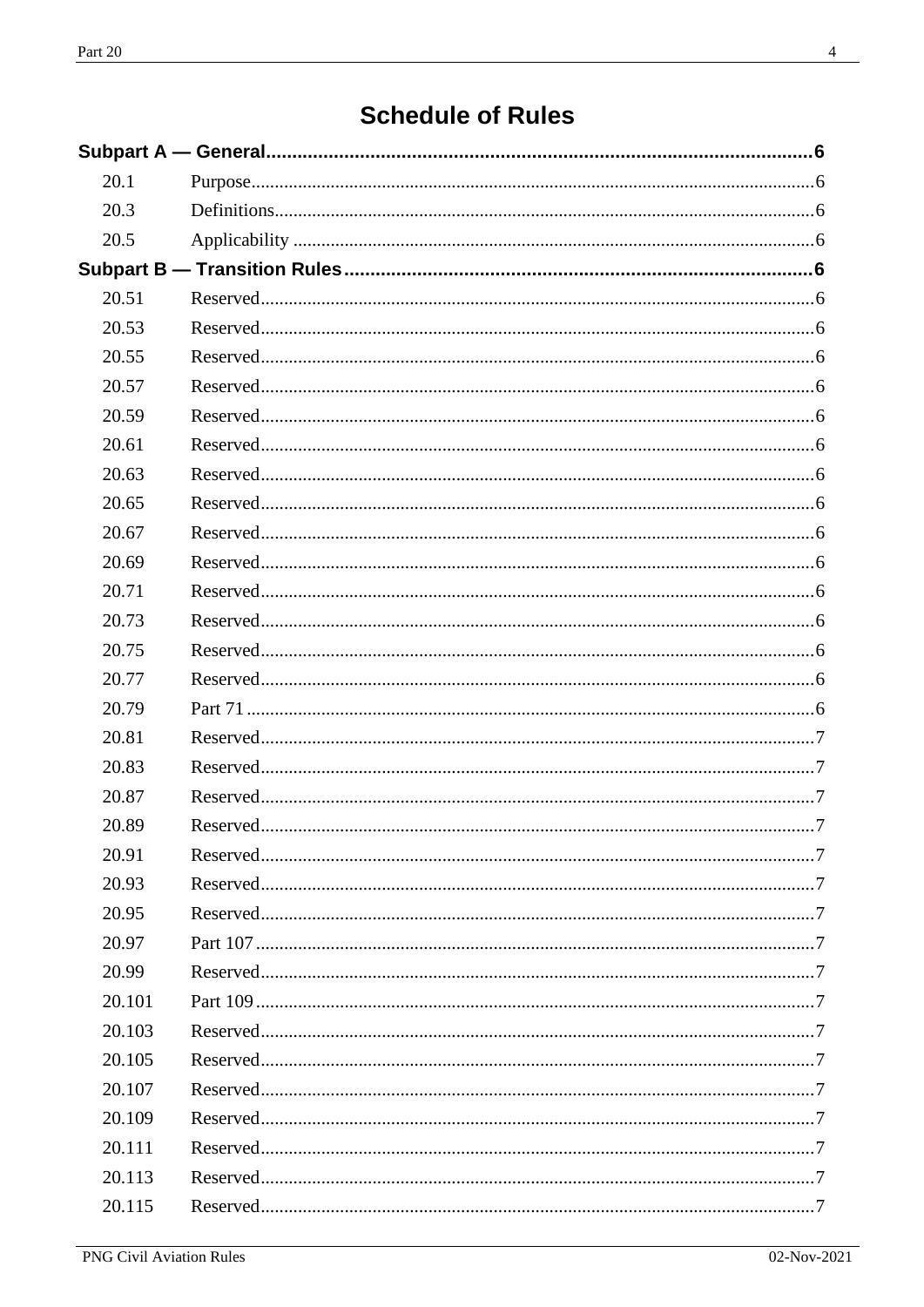$\overline{a}$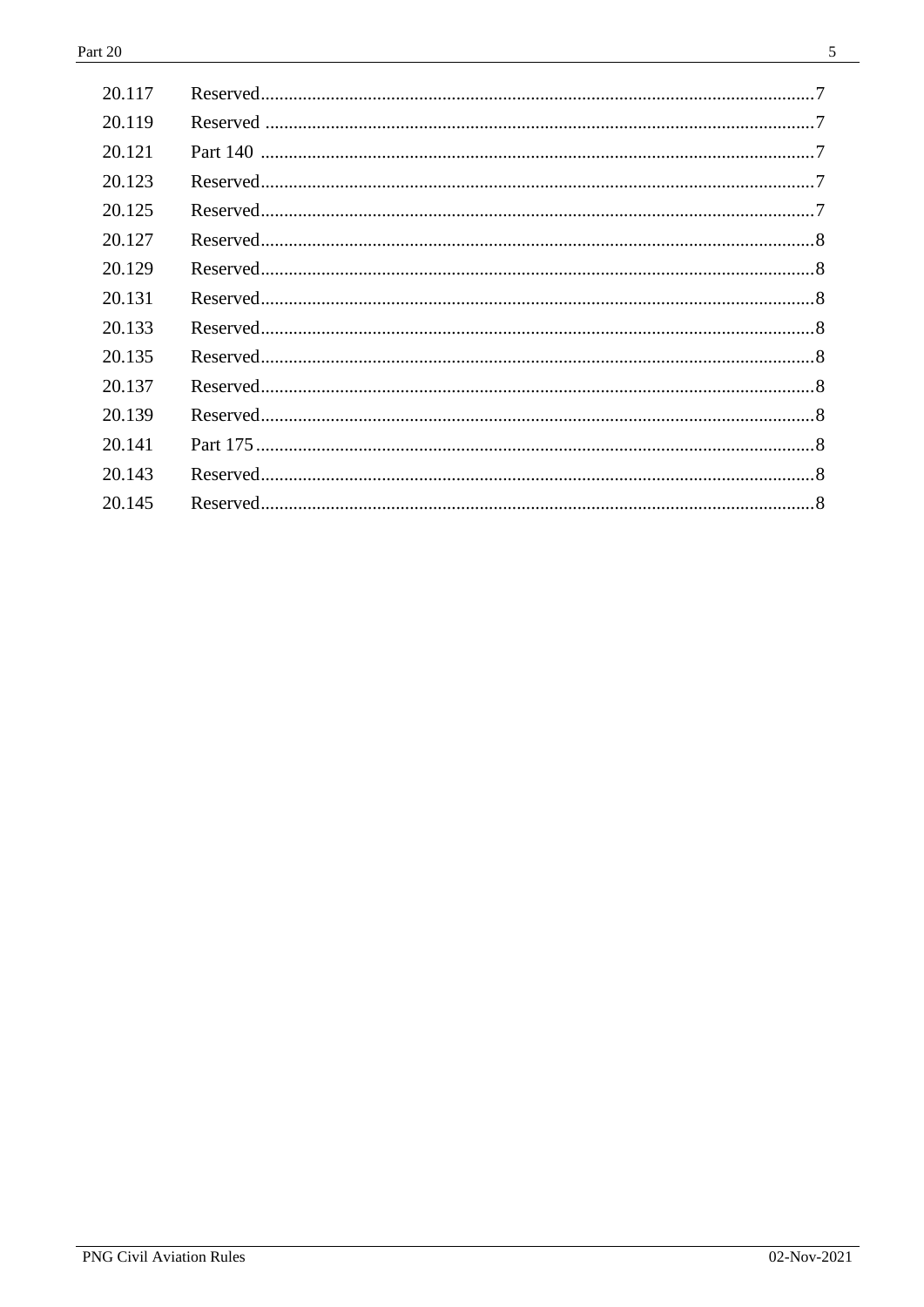## <span id="page-5-0"></span>**Subpart A — General**

## <span id="page-5-1"></span>**20.1 Purpose**

This Part prescribes transition provisions for the introduction of new rules which require participants to change the manner in which they conduct an aviation activity.

## <span id="page-5-2"></span>**20.3 Definitions**

For the purpose of applying this Part, **transition** means a move from one state of compliance to another state of compliance.

## <span id="page-5-3"></span>**20.5 Applicability**

A Part will be listed in Subpart B only if there are transition rules in effect for that Part.

## <span id="page-5-5"></span><span id="page-5-4"></span>**Subpart B — Transition Rules**

<span id="page-5-11"></span><span id="page-5-10"></span><span id="page-5-9"></span><span id="page-5-8"></span><span id="page-5-7"></span><span id="page-5-6"></span>

| 20.51 | <b>Reserved</b> |
|-------|-----------------|
|       | 20.53 Reserved  |
|       | 20.55 Reserved  |
|       | 20.57 Reserved  |
|       | 20.59 Reserved  |
|       | 20.61 Reserved  |
|       | 20.63 Reserved  |
|       | 20.65 Reserved  |
|       | 20.67 Reserved  |
|       | 20.69 Reserved  |
|       | 20.71 Reserved  |
|       | 20.73 Reserved  |
| 20.75 | Reserved        |

- <span id="page-5-18"></span><span id="page-5-17"></span><span id="page-5-16"></span><span id="page-5-15"></span><span id="page-5-14"></span><span id="page-5-13"></span><span id="page-5-12"></span>**20.77 Reserved**
- <span id="page-5-19"></span>**20.79 Part 71**

A pilot-in-command of an aircraft must operate ADS-B OUT transmitting equipment in accordance with acceptable procedures, on or before the date specified for each airspace volume as mandated below.

| Airspace Volume                | Class | <b>Applicability Date</b> |
|--------------------------------|-------|---------------------------|
| <b>Aerodrome Traffic Zones</b> | н     | $02$ -Dec-2021            |
| All remaining airspace         | н     | $17 - Jun - 2022$         |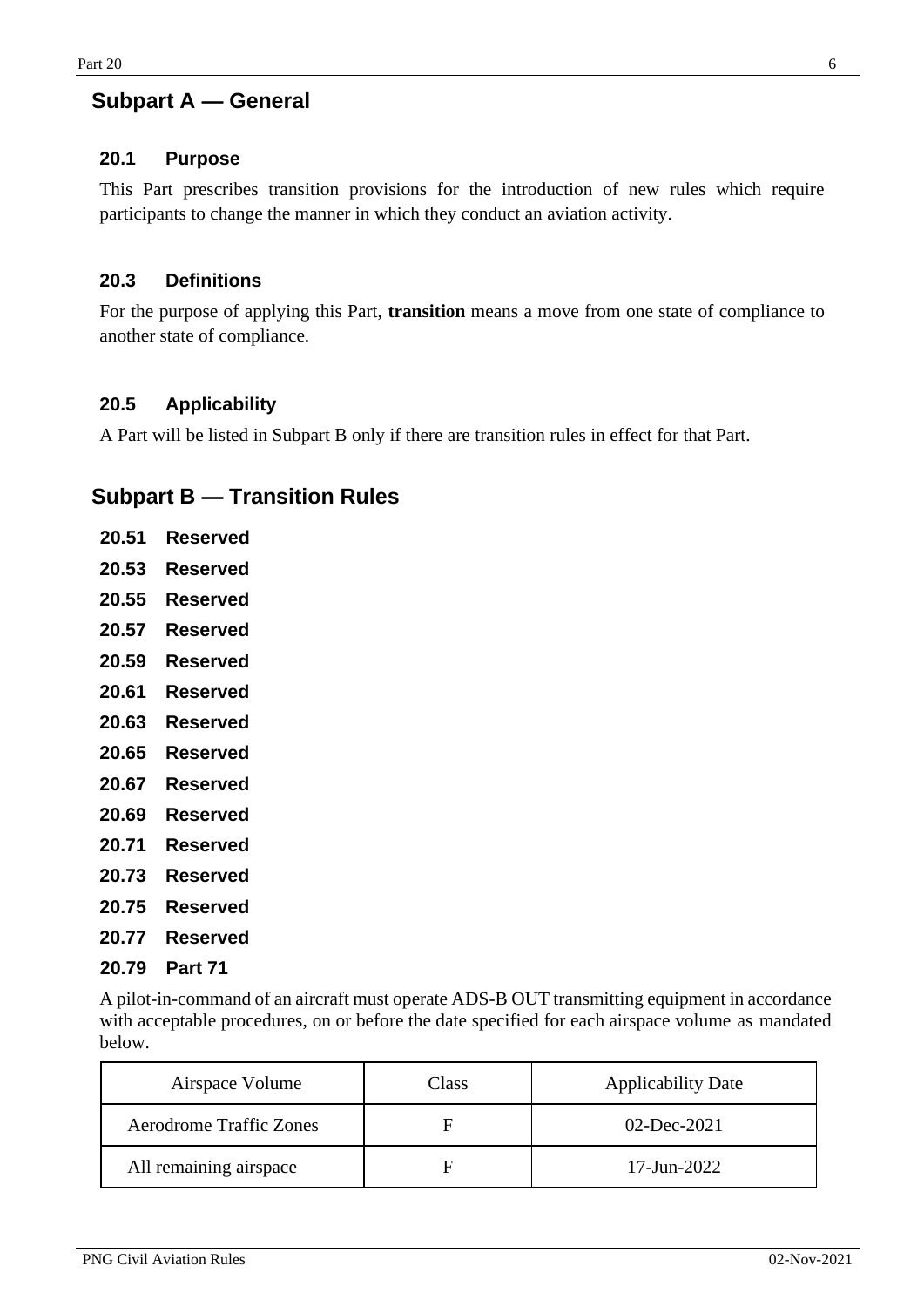<span id="page-6-3"></span><span id="page-6-2"></span><span id="page-6-1"></span><span id="page-6-0"></span>

| 20.81 | Reserved        |
|-------|-----------------|
| 20.83 | <b>Reserved</b> |
| 20.87 | <b>Reserved</b> |
| 20.89 | <b>Reserved</b> |
| 20.91 | Reserved        |
| 20.93 | <b>Reserved</b> |
| 20.95 | <b>Reserved</b> |
|       |                 |

<span id="page-6-7"></span><span id="page-6-6"></span><span id="page-6-5"></span><span id="page-6-4"></span>**20.97 Part 107**

A holder of an aerodrome operating certificate issued for a security designated aerodrome must ensure it complies with the requirements of rule  $107.59(c)(2)$  that the training programme prescribed in rule 107.59(b) is conducted in a structured and coordinated manner and is carried out by the holder of an aviation training organisation certificate issued under Part 141 that authorises the conduct such training, by no later than  $11<sup>th</sup>$  December 2021.

## <span id="page-6-8"></span>**20.99 Reserved**

## <span id="page-6-9"></span>**20.101 Part 109**

A holder of a regulated air cargo certificate must ensure it complies with the requirements of rule 109.65(e) that the training programme prescribed in rule 109.65(a) is conducted by the holder of a Part 141 certificate that authorises the conduct such training, no later than 11<sup>th</sup> December 2021.

<span id="page-6-14"></span><span id="page-6-13"></span><span id="page-6-12"></span><span id="page-6-11"></span><span id="page-6-10"></span>**20.103 Reserved 20.105 Reserved 20.107 Reserved 20.109 Reserved 20.111 Reserved 20.113 Reserved 20.115 Reserved 20.117 Reserved 20.119 Reserved**

## <span id="page-6-18"></span><span id="page-6-17"></span><span id="page-6-16"></span><span id="page-6-15"></span>**20.121 Part 140**

A holder of an aviation security organisation certificate must ensure it complies with the requirements of Appendix A. A.24(a)(1) and A.24(d) no later than  $11<sup>th</sup>$  December 2021.

## <span id="page-6-19"></span>**20.123 Reserved**

## <span id="page-6-20"></span>**20.125 Reserved**